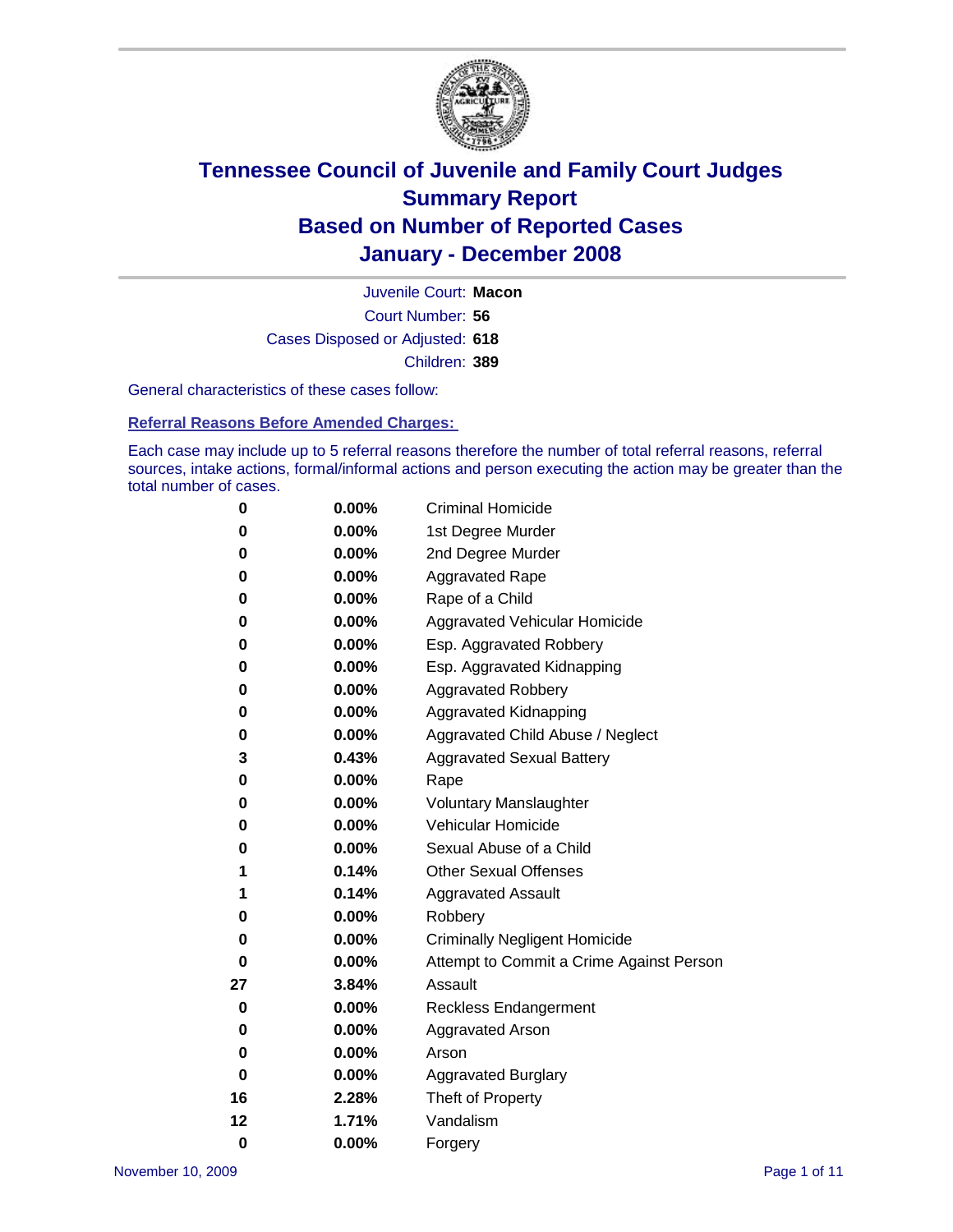

Court Number: **56** Juvenile Court: **Macon** Cases Disposed or Adjusted: **618** Children: **389**

#### **Referral Reasons Before Amended Charges:**

Each case may include up to 5 referral reasons therefore the number of total referral reasons, referral sources, intake actions, formal/informal actions and person executing the action may be greater than the total number of cases.

| 0              | 0.00%    | <b>Worthless Checks</b>                                     |
|----------------|----------|-------------------------------------------------------------|
| 0              | 0.00%    | Illegal Possession / Fraudulent Use of Credit / Debit Cards |
| $\mathbf 2$    | 0.28%    | <b>Burglary</b>                                             |
| 0              | $0.00\%$ | Unauthorized Use of a Vehicle                               |
| 0              | 0.00%    | <b>Cruelty to Animals</b>                                   |
| 1              | 0.14%    | Sale of Controlled Substances                               |
| 9              | 1.28%    | <b>Other Drug Offenses</b>                                  |
| 9              | 1.28%    | Possession of Controlled Substances                         |
| 0              | 0.00%    | <b>Criminal Attempt</b>                                     |
| 0              | 0.00%    | Carrying Weapons on School Property                         |
| 0              | 0.00%    | Unlawful Carrying / Possession of a Weapon                  |
| 4              | 0.57%    | <b>Evading Arrest</b>                                       |
| 1              | 0.14%    | Escape                                                      |
| $\mathbf 2$    | 0.28%    | Driving Under Influence (DUI)                               |
| 30             | 4.27%    | Possession / Consumption of Alcohol                         |
| $\mathbf{2}$   | 0.28%    | Resisting Stop, Frisk, Halt, Arrest or Search               |
| 0              | 0.00%    | <b>Aggravated Criminal Trespass</b>                         |
| 1              | 0.14%    | Harassment                                                  |
| 4              | 0.57%    | Failure to Appear                                           |
| 1              | 0.14%    | Filing a False Police Report                                |
| 0              | 0.00%    | Criminal Impersonation                                      |
| $\mathbf 2$    | 0.28%    | <b>Disorderly Conduct</b>                                   |
| $\overline{7}$ | 1.00%    | <b>Criminal Trespass</b>                                    |
| 4              | 0.57%    | <b>Public Intoxication</b>                                  |
| 0              | 0.00%    | Gambling                                                    |
| 104            | 14.79%   | Traffic                                                     |
| 10             | 1.42%    | <b>Local Ordinances</b>                                     |
| 0              | $0.00\%$ | Violation of Wildlife Regulations                           |
| 0              | 0.00%    | Contempt of Court                                           |
| 75             | 10.67%   | Violation of Probation                                      |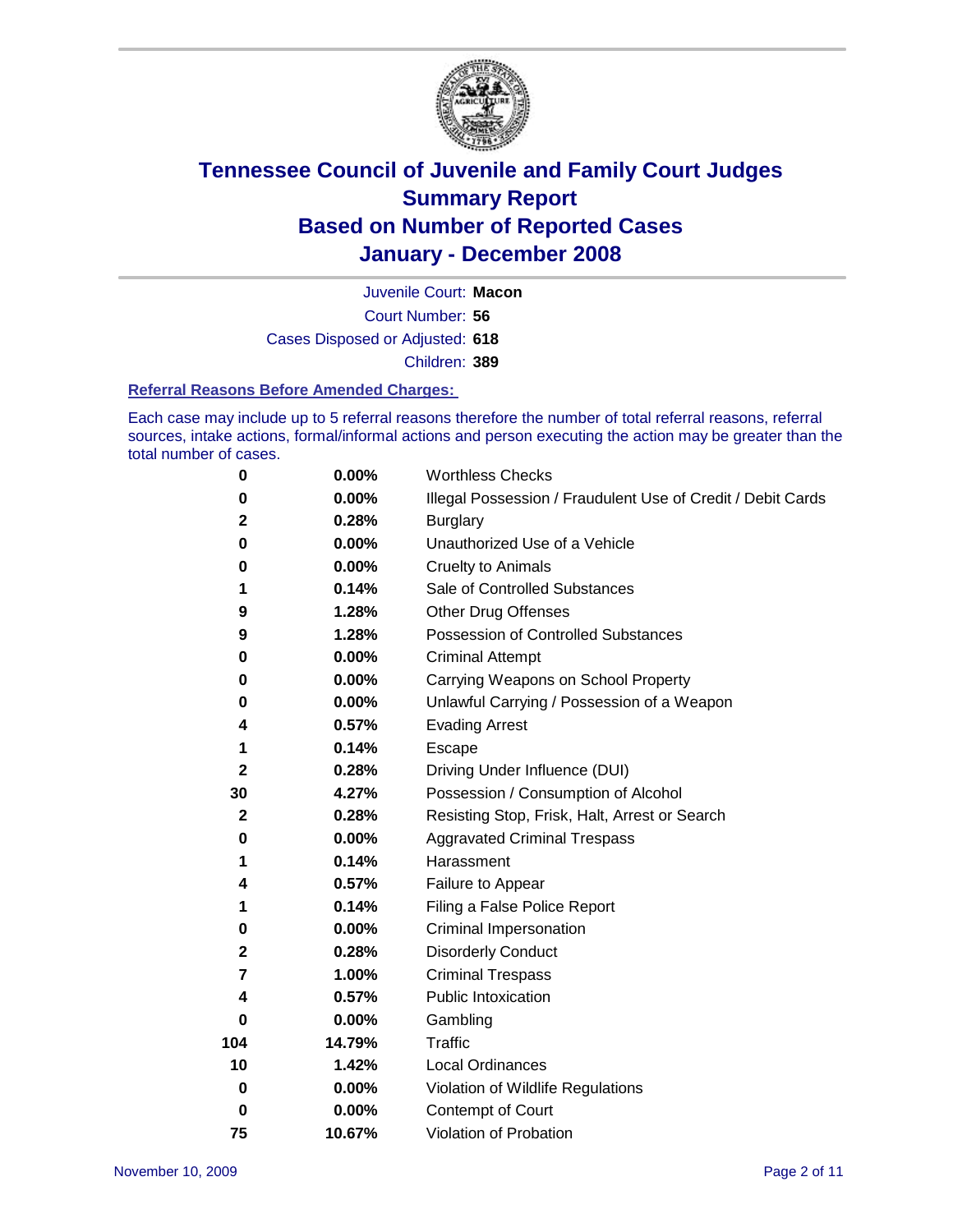

Court Number: **56** Juvenile Court: **Macon** Cases Disposed or Adjusted: **618** Children: **389**

#### **Referral Reasons Before Amended Charges:**

Each case may include up to 5 referral reasons therefore the number of total referral reasons, referral sources, intake actions, formal/informal actions and person executing the action may be greater than the total number of cases.

| 0        | 0.00%   | Violation of Aftercare                 |
|----------|---------|----------------------------------------|
| 3        | 0.43%   | <b>Unruly Behavior</b>                 |
| 31       | 4.41%   | Truancy                                |
| 10       | 1.42%   | In-State Runaway                       |
| $\bf{0}$ | 0.00%   | Out-of-State Runaway                   |
| 28       | 3.98%   | Possession of Tobacco Products         |
| 0        | 0.00%   | Violation of a Valid Court Order       |
| 18       | 2.56%   | Violation of Curfew                    |
| 0        | 0.00%   | Sexually Abused Child                  |
| 0        | 0.00%   | <b>Physically Abused Child</b>         |
| 205      | 29.16%  | Dependency / Neglect                   |
| 0        | 0.00%   | <b>Termination of Parental Rights</b>  |
| 0        | 0.00%   | <b>Violation of Pretrial Diversion</b> |
| 0        | 0.00%   | Violation of Informal Adjustment       |
| 7        | 1.00%   | <b>Judicial Review</b>                 |
| 8        | 1.14%   | <b>Administrative Review</b>           |
| 0        | 0.00%   | <b>Foster Care Review</b>              |
| 7        | 1.00%   | Custody                                |
| 1        | 0.14%   | Visitation                             |
| 3        | 0.43%   | Paternity / Legitimation               |
| 45       | 6.40%   | <b>Child Support</b>                   |
| 0        | 0.00%   | <b>Request for Medical Treatment</b>   |
| 0        | 0.00%   | <b>Consent to Marry</b>                |
| 9        | 1.28%   | Other                                  |
| 703      | 100.00% | <b>Total Referrals</b>                 |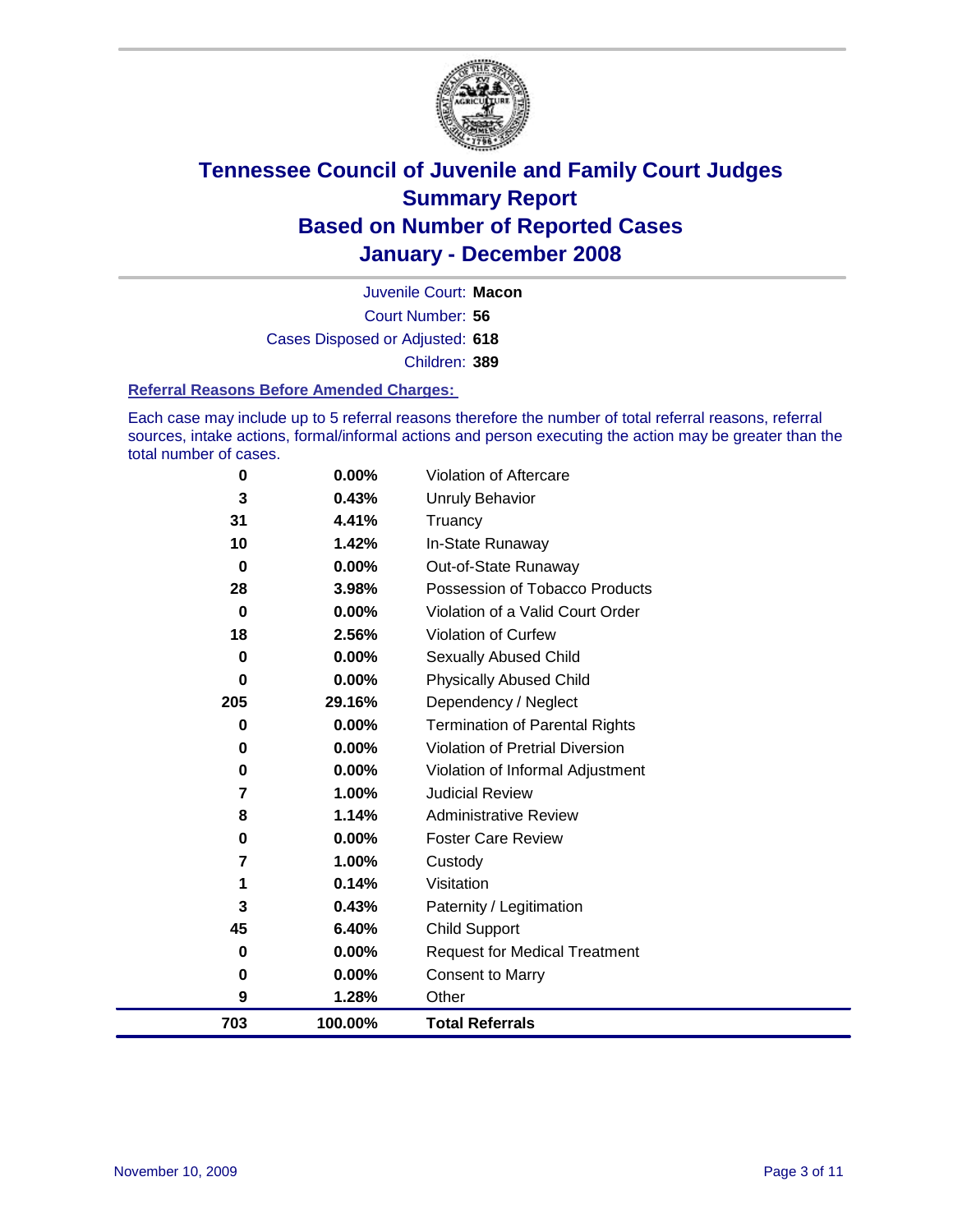

|                            | Juvenile Court: Macon           |                               |  |  |  |  |
|----------------------------|---------------------------------|-------------------------------|--|--|--|--|
|                            | Court Number: 56                |                               |  |  |  |  |
|                            | Cases Disposed or Adjusted: 618 |                               |  |  |  |  |
|                            |                                 | Children: 389                 |  |  |  |  |
| <b>Referral Sources: 1</b> |                                 |                               |  |  |  |  |
| 280                        | 39.83%                          | Law Enforcement               |  |  |  |  |
| 15                         | 2.13%                           | Parents                       |  |  |  |  |
| 6                          | 0.85%                           | Relatives                     |  |  |  |  |
| 8                          | 1.14%                           | Self                          |  |  |  |  |
| 36                         | 5.12%                           | School                        |  |  |  |  |
| 0                          | $0.00\%$                        | <b>CSA</b>                    |  |  |  |  |
| 214                        | 30.44%                          | <b>DCS</b>                    |  |  |  |  |
| 6                          | 0.85%                           | <b>Other State Department</b> |  |  |  |  |

| 703          | 100.00% | <b>Total Referral Sources</b>     |
|--------------|---------|-----------------------------------|
| 14           | 1.99%   | Other                             |
| $\mathbf{2}$ | 0.28%   | Unknown                           |
| 0            | 0.00%   | Hospital                          |
| 1            | 0.14%   | Child & Parent                    |
| 22           | 3.13%   | Victim                            |
| $\mathbf{2}$ | 0.28%   | <b>Other Court</b>                |
| 1            | 0.14%   | Social Agency                     |
| 51           | 7.25%   | <b>Court Staff</b>                |
| 45           | 6.40%   | <b>District Attorney's Office</b> |
| 6            | 0.85%   | <b>Other State Department</b>     |
| 214          | 30.44%  | <b>DCS</b>                        |

### **Age of Child at Referral: 2**

| 389         | 100.00% | <b>Total Child Count</b> |
|-------------|---------|--------------------------|
| 0           | 0.00%   | <b>Unknown</b>           |
| $\mathbf 0$ | 0.00%   | Ages 19 and Over         |
| 79          | 20.31%  | Ages 17 through 18       |
| 134         | 34.45%  | Ages 15 through 16       |
| 39          | 10.03%  | Ages 13 through 14       |
| 29          | 7.46%   | Ages 11 through 12       |
| 108         | 27.76%  | Ages 10 and Under        |
|             |         |                          |

<sup>1</sup> If different than number of Referral Reasons (703), verify accuracy of your court's data.

<sup>2</sup> One child could be counted in multiple categories, verify accuracy of your court's data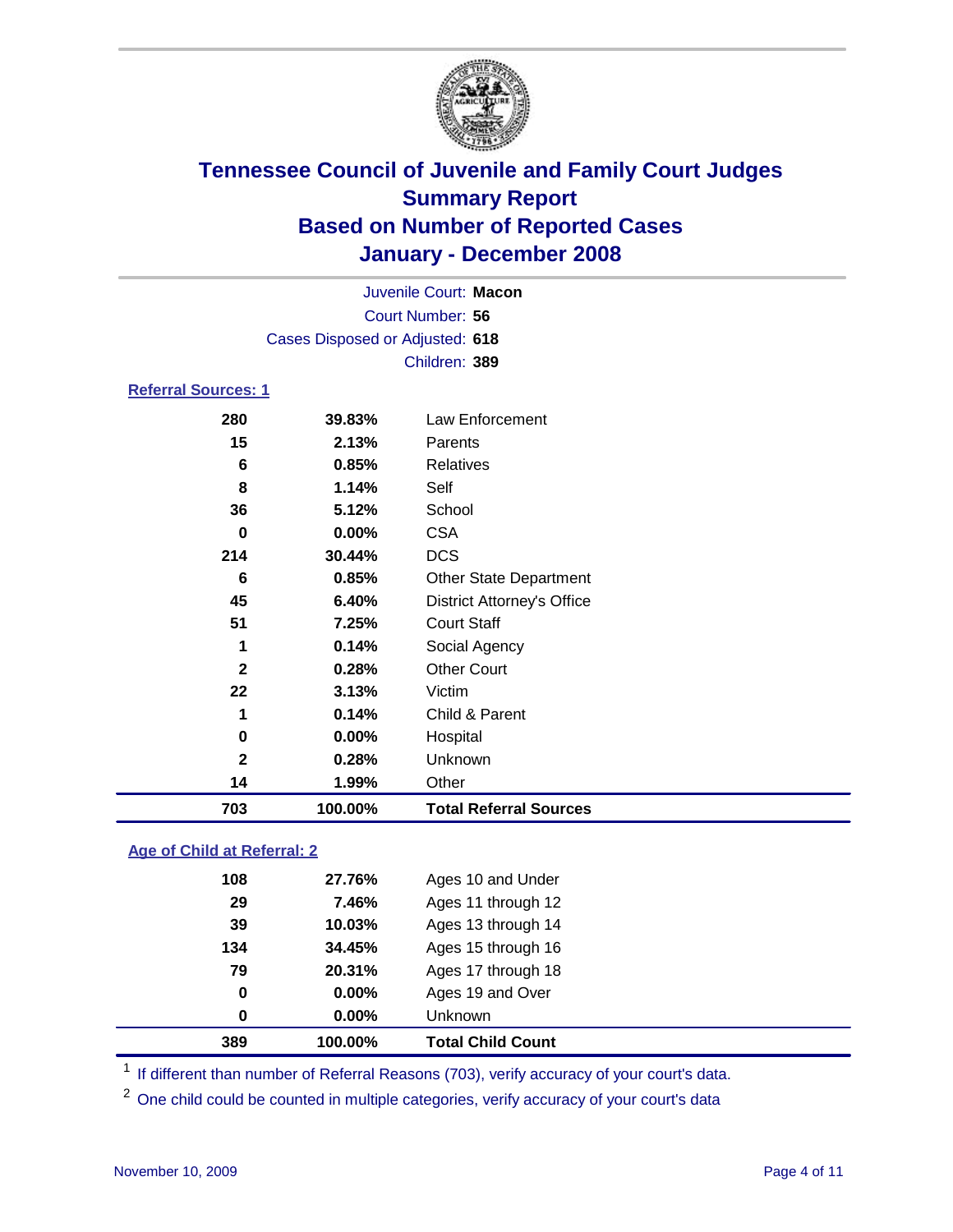

| Juvenile Court: Macon                   |                                 |                          |  |  |  |
|-----------------------------------------|---------------------------------|--------------------------|--|--|--|
| Court Number: 56                        |                                 |                          |  |  |  |
|                                         | Cases Disposed or Adjusted: 618 |                          |  |  |  |
|                                         |                                 | Children: 389            |  |  |  |
| Sex of Child: 1                         |                                 |                          |  |  |  |
| 231                                     | 59.38%                          | Male                     |  |  |  |
| 143                                     | 36.76%                          | Female                   |  |  |  |
| 15                                      | 3.86%                           | Unknown                  |  |  |  |
| 389                                     | 100.00%                         | <b>Total Child Count</b> |  |  |  |
| Race of Child: 1                        |                                 |                          |  |  |  |
| 366                                     | 94.09%                          | White                    |  |  |  |
| 1                                       | 0.26%                           | African American         |  |  |  |
| 0                                       | 0.00%                           | Native American          |  |  |  |
| 0                                       | 0.00%                           | Asian                    |  |  |  |
| $\overline{\mathbf{2}}$                 | 0.51%                           | Mixed                    |  |  |  |
| 20                                      | 5.14%                           | Unknown                  |  |  |  |
| 389                                     | 100.00%                         | <b>Total Child Count</b> |  |  |  |
| <b>Hispanic Origin: 1</b>               |                                 |                          |  |  |  |
| 27                                      | 6.94%                           | Yes                      |  |  |  |
| 340                                     | 87.40%                          | <b>No</b>                |  |  |  |
| 22                                      | 5.66%                           | Unknown                  |  |  |  |
| 389                                     | 100.00%                         | <b>Total Child Count</b> |  |  |  |
| <b>School Enrollment of Children: 1</b> |                                 |                          |  |  |  |
| 192                                     | 49.36%                          | Yes                      |  |  |  |
| 41                                      | 10.54%                          | No                       |  |  |  |
| 156                                     | 40.10%                          | Unknown                  |  |  |  |
| 389                                     | 100.00%                         | <b>Total Child Count</b> |  |  |  |

One child could be counted in multiple categories, verify accuracy of your court's data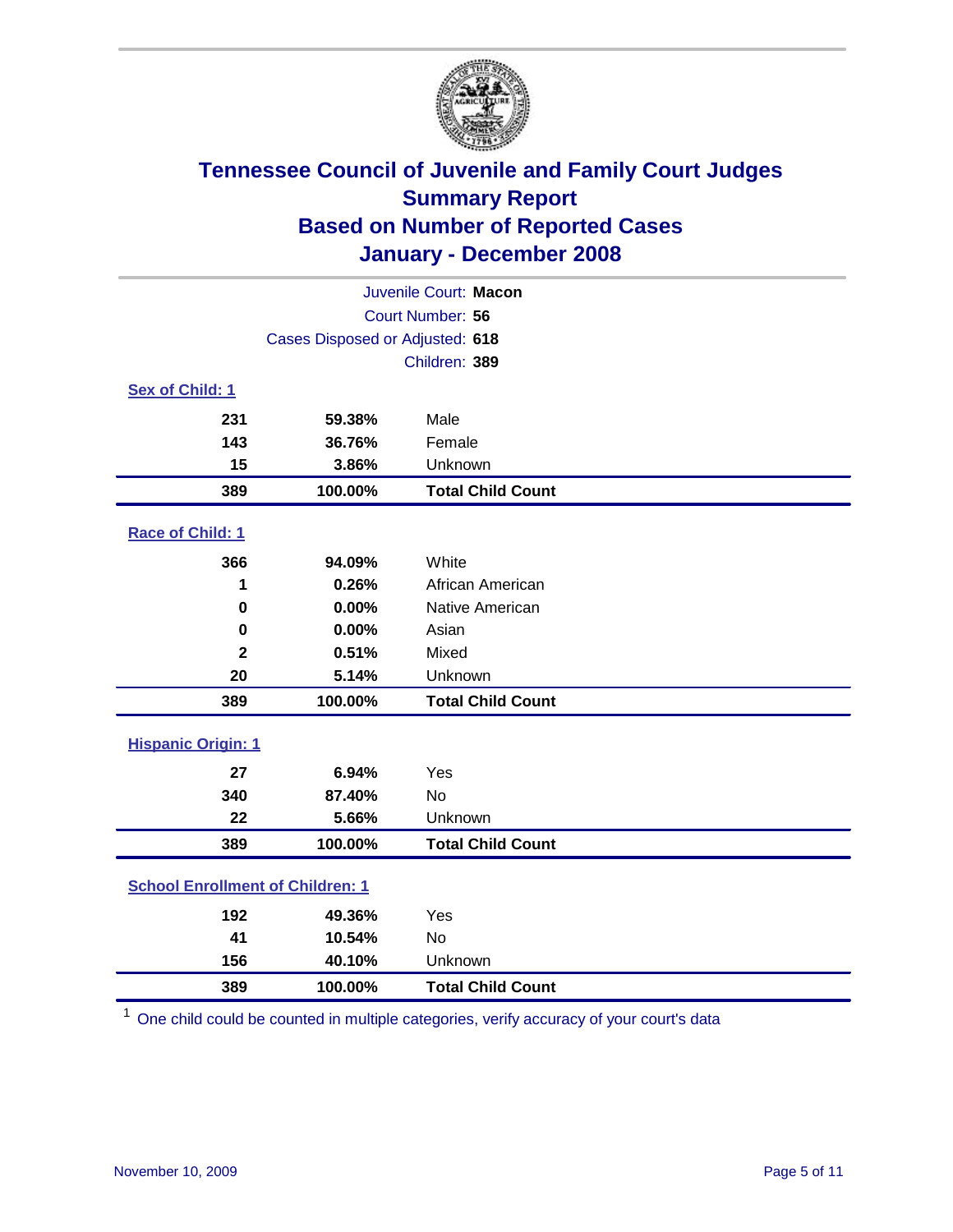

Court Number: **56** Juvenile Court: **Macon** Cases Disposed or Adjusted: **618** Children: **389**

#### **Living Arrangement of Child at Time of Referral: 1**

| 389          | 100.00%  | <b>Total Child Count</b>     |
|--------------|----------|------------------------------|
| 2            | 0.51%    | Other                        |
| 157          | 40.36%   | <b>Unknown</b>               |
| 0            | $0.00\%$ | Independent                  |
| 0            | $0.00\%$ | In an Institution            |
| 0            | $0.00\%$ | In a Residential Center      |
| 1            | 0.26%    | In a Group Home              |
| 5            | 1.29%    | With Foster Family           |
| 1            | 0.26%    | <b>With Adoptive Parents</b> |
| 33           | 8.48%    | <b>With Relatives</b>        |
| 13           | 3.34%    | With Father                  |
| 72           | 18.51%   | With Mother                  |
| $\mathbf{2}$ | 0.51%    | With Mother and Stepfather   |
| 0            | $0.00\%$ | With Father and Stepmother   |
| 103          | 26.48%   | With Both Biological Parents |
|              |          |                              |

#### **Type of Detention: 2**

| 618          | 100.00%  | <b>Total Detention Count</b> |
|--------------|----------|------------------------------|
| 0            | 0.00%    | Other                        |
| 616          | 99.68%   | Does Not Apply               |
| 0            | $0.00\%$ | <b>Unknown</b>               |
| 0            | $0.00\%$ | <b>Psychiatric Hospital</b>  |
| 0            | 0.00%    | Jail - No Separation         |
| 0            | $0.00\%$ | Jail - Partial Separation    |
| 0            | $0.00\%$ | Jail - Complete Separation   |
| $\mathbf{2}$ | 0.32%    | Juvenile Detention Facility  |
| 0            | $0.00\%$ | Non-Secure Placement         |
|              |          |                              |

<sup>1</sup> One child could be counted in multiple categories, verify accuracy of your court's data

<sup>2</sup> If different than number of Cases (618) verify accuracy of your court's data.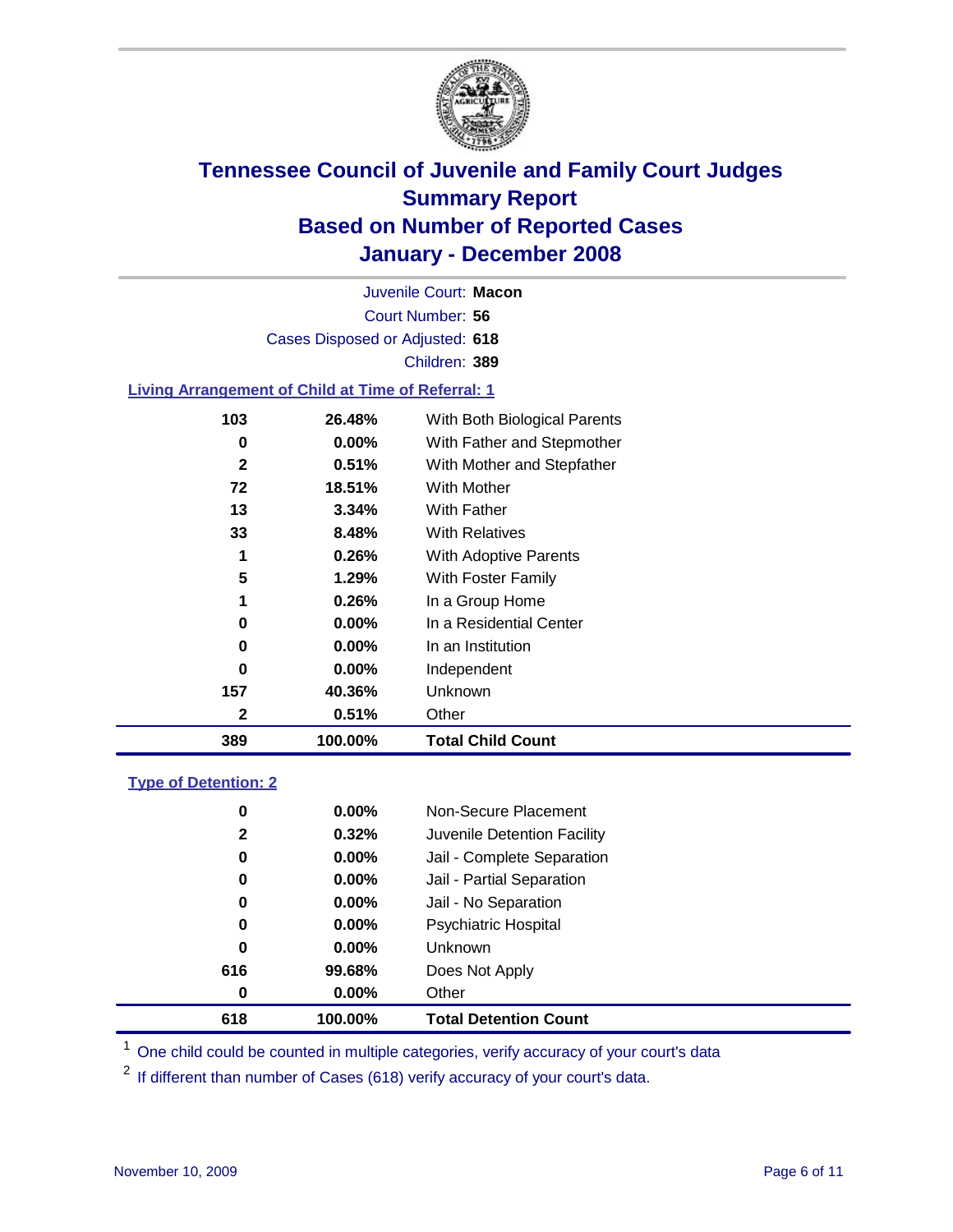

|                                                    | Juvenile Court: Macon           |                                      |  |  |  |
|----------------------------------------------------|---------------------------------|--------------------------------------|--|--|--|
|                                                    | Court Number: 56                |                                      |  |  |  |
|                                                    | Cases Disposed or Adjusted: 618 |                                      |  |  |  |
|                                                    |                                 | Children: 389                        |  |  |  |
| <b>Placement After Secure Detention Hearing: 1</b> |                                 |                                      |  |  |  |
| 0                                                  | 0.00%                           | Returned to Prior Living Arrangement |  |  |  |
| 0                                                  | 0.00%                           | Juvenile Detention Facility          |  |  |  |
| 0                                                  | 0.00%                           | Jail                                 |  |  |  |
| 0                                                  | 0.00%                           | Shelter / Group Home                 |  |  |  |
| 0                                                  | 0.00%                           | <b>Foster Family Home</b>            |  |  |  |
| 0                                                  | 0.00%                           | Psychiatric Hospital                 |  |  |  |
| 0                                                  | 0.00%                           | Unknown                              |  |  |  |
| 618                                                | 100.00%                         | Does Not Apply                       |  |  |  |
| 0                                                  | 0.00%                           | Other                                |  |  |  |
| 618                                                | 100.00%                         | <b>Total Placement Count</b>         |  |  |  |
| <b>Intake Actions: 2</b>                           |                                 |                                      |  |  |  |
|                                                    |                                 |                                      |  |  |  |
| 584                                                | 83.07%                          | <b>Petition Filed</b>                |  |  |  |
| 17                                                 | 2.42%                           | <b>Motion Filed</b>                  |  |  |  |
| 67                                                 | 9.53%                           | <b>Citation Processed</b>            |  |  |  |
| 0                                                  | $0.00\%$                        | Notification of Paternity Processed  |  |  |  |
| 4                                                  | 0.57%                           | Scheduling of Judicial Review        |  |  |  |
| 0                                                  | 0.00%                           | Scheduling of Administrative Review  |  |  |  |
| 0                                                  | 0.00%                           | Scheduling of Foster Care Review     |  |  |  |
| 0                                                  | 0.00%                           | Unknown                              |  |  |  |
| 0                                                  | 0.00%                           | Does Not Apply                       |  |  |  |
| 31                                                 | 4.41%                           | Other                                |  |  |  |
| 703                                                | 100.00%                         | <b>Total Intake Count</b>            |  |  |  |

<sup>1</sup> If different than number of Cases (618) verify accuracy of your court's data.

<sup>2</sup> If different than number of Referral Reasons (703), verify accuracy of your court's data.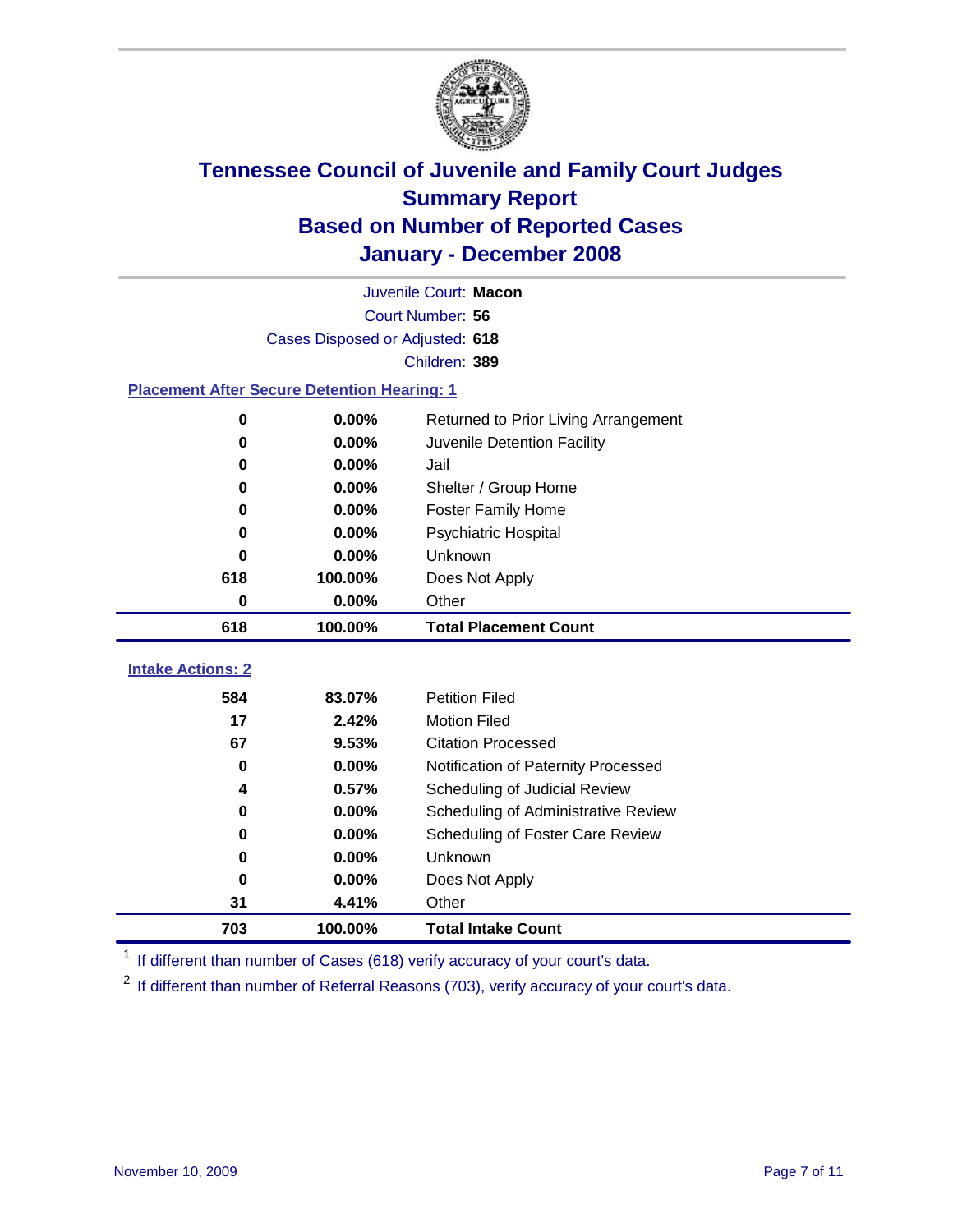

Court Number: **56** Juvenile Court: **Macon** Cases Disposed or Adjusted: **618** Children: **389**

### **Last Grade Completed by Child: 1**

| 19          | 4.88%   | Too Young for School     |
|-------------|---------|--------------------------|
| 0           | 0.00%   | Preschool                |
| $\mathbf 2$ | 0.51%   | Kindergarten             |
| 3           | 0.77%   | 1st Grade                |
| 5           | 1.29%   | 2nd Grade                |
| 6           | 1.54%   | 3rd Grade                |
| 7           | 1.80%   | 4th Grade                |
| 6           | 1.54%   | 5th Grade                |
| 6           | 1.54%   | 6th Grade                |
| 10          | 2.57%   | 7th Grade                |
| 36          | 9.25%   | 8th Grade                |
| 32          | 8.23%   | 9th Grade                |
| 50          | 12.85%  | 10th Grade               |
| 31          | 7.97%   | 11th Grade               |
| 1           | 0.26%   | 12th Grade               |
| 0           | 0.00%   | Non-Graded Special Ed    |
| 0           | 0.00%   | <b>GED</b>               |
| 0           | 0.00%   | Graduated                |
| 15          | 3.86%   | Never Attended School    |
| 160         | 41.13%  | Unknown                  |
| $\bf{0}$    | 0.00%   | Other                    |
| 389         | 100.00% | <b>Total Child Count</b> |

### **Enrolled in Special Education: 1**

| 8          | 2.06%            | Yes                      |
|------------|------------------|--------------------------|
| 223<br>158 | 57.33%<br>40.62% | No<br>Unknown            |
| 389        | 100.00%          | <b>Total Child Count</b> |

One child could be counted in multiple categories, verify accuracy of your court's data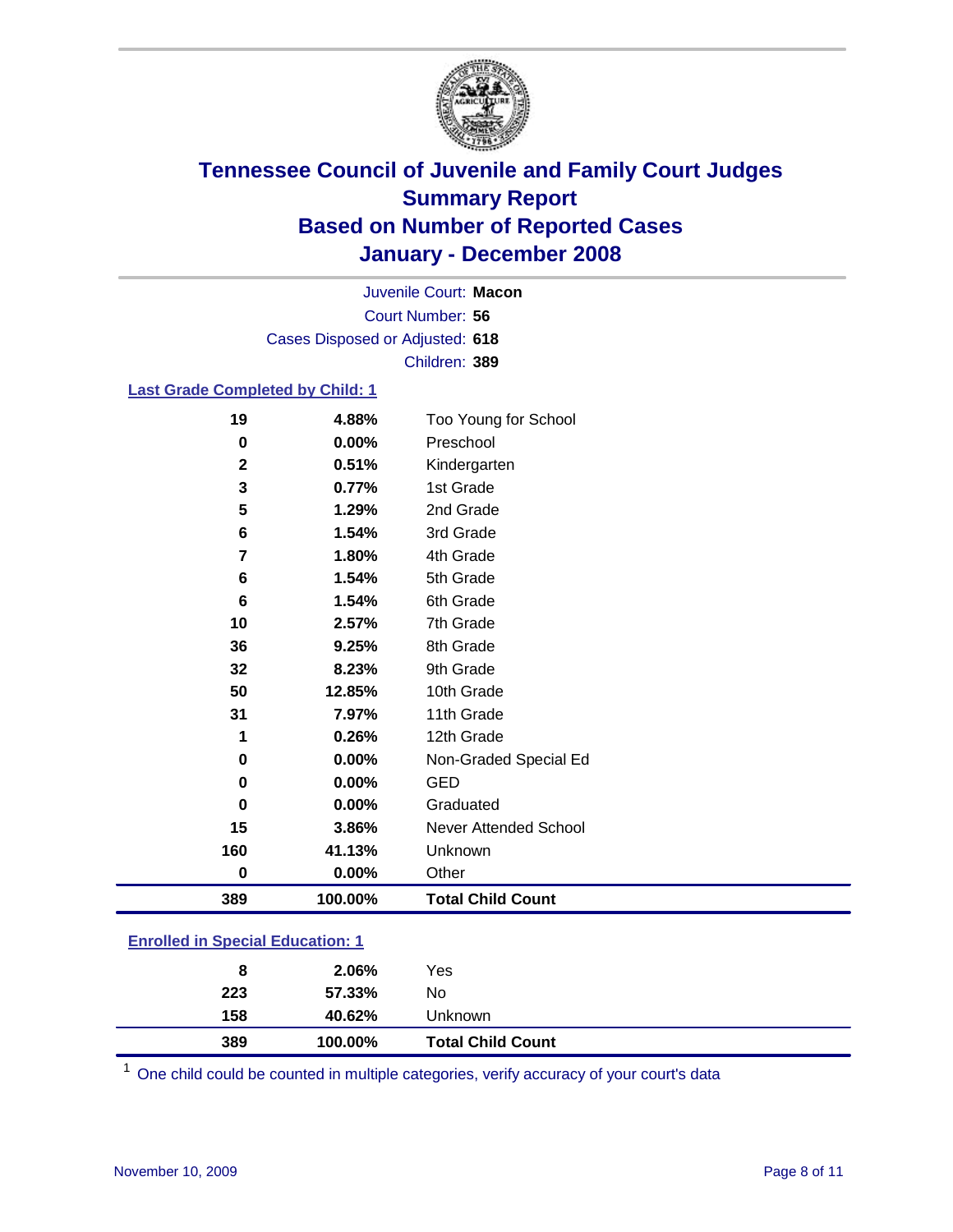

|                              |                                 | Juvenile Court: Macon     |
|------------------------------|---------------------------------|---------------------------|
|                              |                                 | Court Number: 56          |
|                              | Cases Disposed or Adjusted: 618 |                           |
|                              |                                 | Children: 389             |
| <b>Action Executed By: 1</b> |                                 |                           |
| 703                          | 100.00%                         | Judge                     |
| 0                            | $0.00\%$                        | Referee                   |
| 0                            | $0.00\%$                        | <b>YSO</b>                |
| 0                            | $0.00\%$                        | Other                     |
| 0                            | $0.00\%$                        | Unknown                   |
| 703                          | 100.00%                         | <b>Total Action Count</b> |

### **Formal / Informal Actions: 1**

| 155 | 22.05%   | Dismissed                                        |
|-----|----------|--------------------------------------------------|
| 0   | $0.00\%$ | Retired / Nolle Prosequi                         |
| 212 | 30.16%   | <b>Complaint Substantiated Delinquent</b>        |
| 59  | 8.39%    | <b>Complaint Substantiated Status Offender</b>   |
| 47  | 6.69%    | <b>Complaint Substantiated Dependent/Neglect</b> |
| 0   | $0.00\%$ | <b>Complaint Substantiated Abused</b>            |
| 0   | $0.00\%$ | <b>Complaint Substantiated Mentally III</b>      |
| 0   | $0.00\%$ | Informal Adjustment                              |
| 0   | $0.00\%$ | <b>Pretrial Diversion</b>                        |
| 1   | 0.14%    | <b>Transfer to Adult Court Hearing</b>           |
| 0   | $0.00\%$ | Charges Cleared by Transfer to Adult Court       |
| 124 | 17.64%   | Special Proceeding                               |
| 15  | 2.13%    | <b>Review Concluded</b>                          |
| 84  | 11.95%   | Case Held Open                                   |
| 6   | 0.85%    | Other                                            |
| 0   | $0.00\%$ | Unknown                                          |
| 703 | 100.00%  | <b>Total Action Count</b>                        |

<sup>1</sup> If different than number of Referral Reasons (703), verify accuracy of your court's data.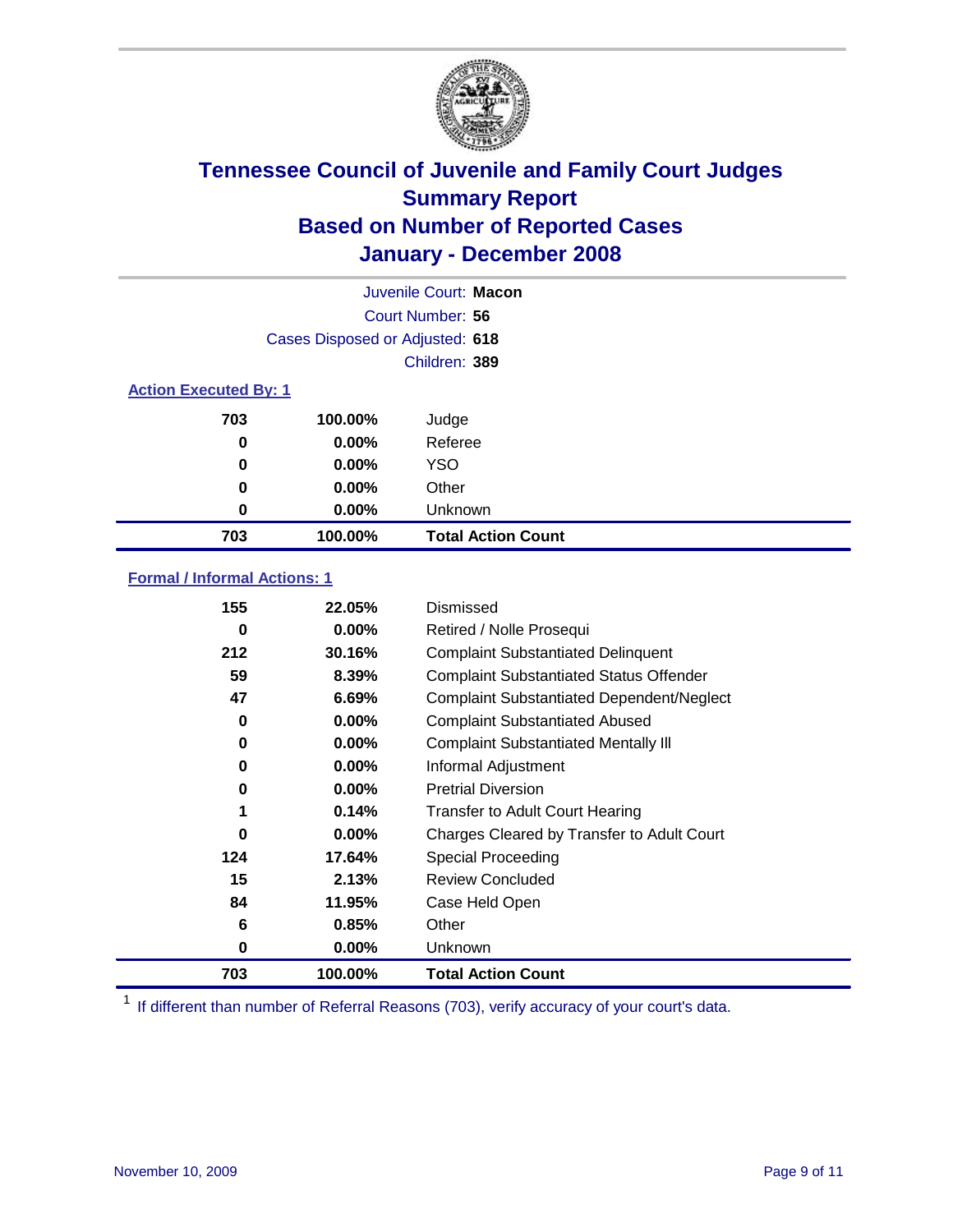

|                       |                                 | Juvenile Court: Macon                                 |
|-----------------------|---------------------------------|-------------------------------------------------------|
|                       |                                 | Court Number: 56                                      |
|                       | Cases Disposed or Adjusted: 618 |                                                       |
|                       |                                 | Children: 389                                         |
| <b>Case Outcomes:</b> |                                 | There can be multiple outcomes for one child or case. |
| 141                   | 10.87%                          | <b>Case Dismissed</b>                                 |
| 11                    | 0.85%                           | Case Retired or Nolle Prosequi                        |
| 0                     | 0.00%                           | Warned / Counseled                                    |
| 124                   | 9.56%                           | <b>Held Open For Review</b>                           |
| 45                    | 3.47%                           | Supervision / Probation to Juvenile Court             |
| 40                    | 3.08%                           | <b>Probation to Parents</b>                           |
| 0                     | 0.00%                           | Referral to Another Entity for Supervision / Service  |
| 8                     | 0.62%                           | Referred for Mental Health Counseling                 |
| 33                    | 2.54%                           | Referred for Alcohol and Drug Counseling              |
| 2                     | 0.15%                           | <b>Referred to Alternative School</b>                 |
| 0                     | 0.00%                           | Referred to Private Child Agency                      |
| 8                     | 0.62%                           | Referred to Defensive Driving School                  |
| 6                     | 0.46%                           | Referred to Alcohol Safety School                     |
| 2                     | 0.15%                           | Referred to Juvenile Court Education-Based Program    |
| 30                    | 2.31%                           | Driver's License Held Informally                      |
| 0                     | 0.00%                           | <b>Voluntary Placement with DMHMR</b>                 |
| 0                     | 0.00%                           | <b>Private Mental Health Placement</b>                |
| 0                     | 0.00%                           | <b>Private MR Placement</b>                           |
| 0                     | 0.00%                           | Placement with City/County Agency/Facility            |
| 0                     | 0.00%                           | Placement with Relative / Other Individual            |
| 197                   | 15.19%                          | Fine                                                  |
| 11                    | 0.85%                           | <b>Public Service</b>                                 |
| 12                    | 0.93%                           | Restitution                                           |
| 0                     | 0.00%                           | <b>Runaway Returned</b>                               |
| 21                    | 1.62%                           | No Contact Order                                      |
| 1                     | 0.08%                           | Injunction Other than No Contact Order                |
| 0                     | 0.00%                           | <b>House Arrest</b>                                   |
| 0                     | 0.00%                           | <b>Court Defined Curfew</b>                           |
| 0                     | 0.00%                           | Dismissed from Informal Adjustment                    |
| 1                     | 0.08%                           | <b>Dismissed from Pretrial Diversion</b>              |
| 0                     | 0.00%                           | Released from Probation                               |
| 0                     | 0.00%                           | <b>Transferred to Adult Court</b>                     |
| 0                     | 0.00%                           | <b>DMHMR Involuntary Commitment</b>                   |